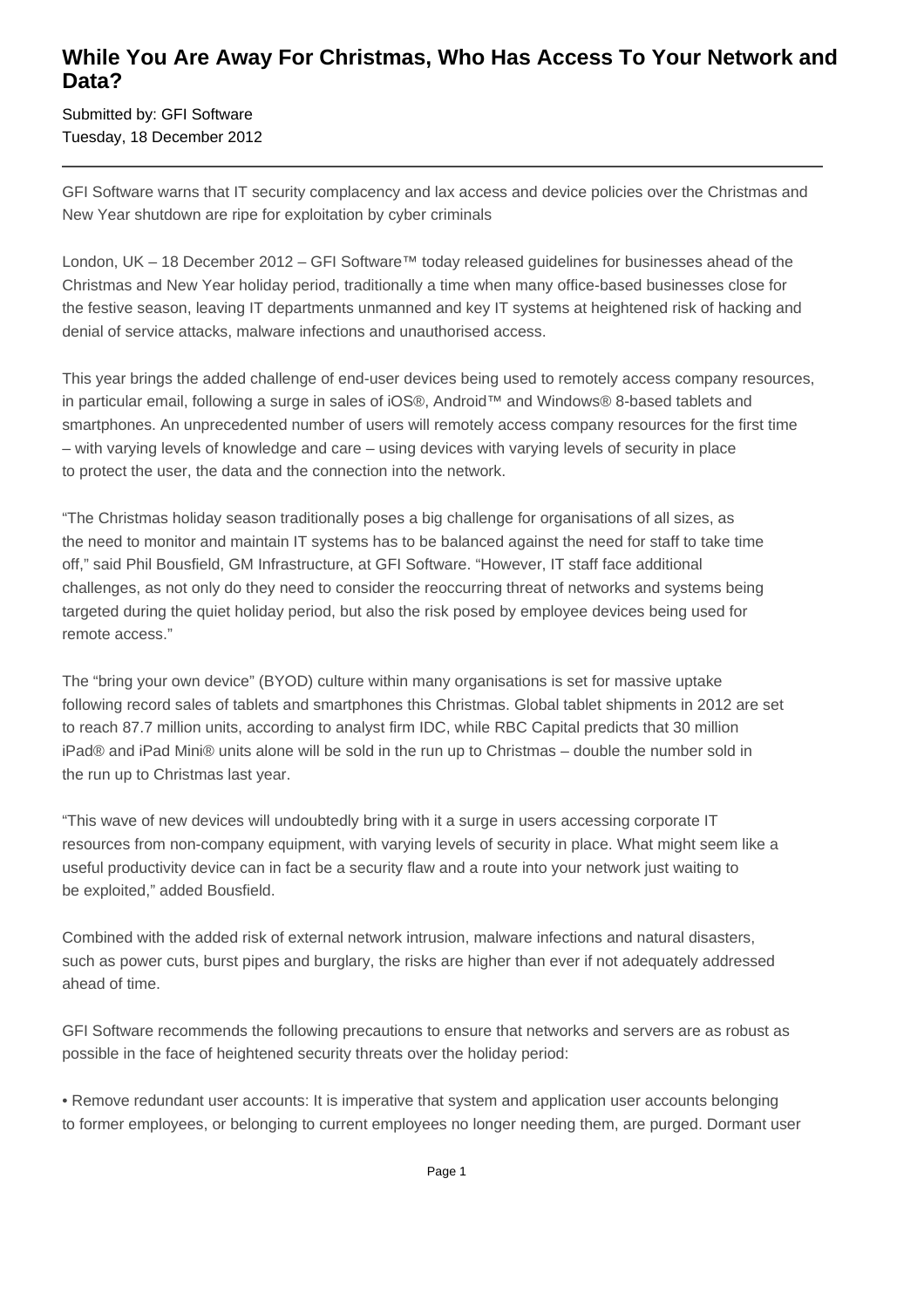accounts – known as Ghost Accounts – pose one of the biggest risks of unauthorised access and increase the number of entry points for an opportunistic hacker.

• Shut down unnecessary open ports: Check routers and gateway appliances to make sure that only the most critical network ports are open. Closing unused ports greatly reduces the risk of intrusion, as well as helping to interfere with malware, spyware and other malicious code trying to communicate under the radar of port monitoring software.

• Patch all software: Before shutting down for the break, make sure that all operating system and key application patches have been applied. A dedicated patch management (http://www.gfi.com/network-security-vulnerability-scanner/patch-management) solution will automate the process of both finding and deploying patches to all machines on the network, reducing the workload of IT staff throughout the year as well as the risk of operating system and application vulnerabilities being exploited.

• Update antivirus software: Ensure that both the antivirus application

(http://www.gfi.com/business-antivirus-software) and the definition files on all servers and other critical equipment are up-to-date. While systems are being left unattended, it is imperative that malware defences are as robust as possible to prevent accidental or intended infection of key systems, such as mail servers.

• If you don't need it – switch it off: Non-essential systems should be shut down while the business is closed. This will reduce the risk of unnoticed equipment failure and prevent non-critical systems from being compromised and used to access critical systems and storage silos.

• Refresh the IT policy: If your organisation doesn't already have a policy regarding BYOD – set one. The same applies regarding the required security levels of any device used to connect to company resources either remotely or within the building. An unsecured tablet is a potential threat to data security and compliance.

## About GFI

GFI Software provides web and mail security, archiving and fax, networking and security software and hosted IT solutions for small to medium-sized businesses (SMB) via an extensive global partner community. GFI products are available either as on-premise solutions, in the cloud or as a hybrid of both delivery models. With award-winning technology, a competitive pricing strategy, and a strong focus on the unique requirements of SMBs, GFI satisfies the IT needs of organisations on a global scale. The company has offices in the United States, United Kingdom, Austria, Australia, Malta, Hong Kong, Philippines and Romania, which together support hundreds of thousands of installations worldwide. GFI is a channel-focused company with thousands of partners throughout the world and is also a Microsoft Gold ISV Partner.

For more information:

GFI Software